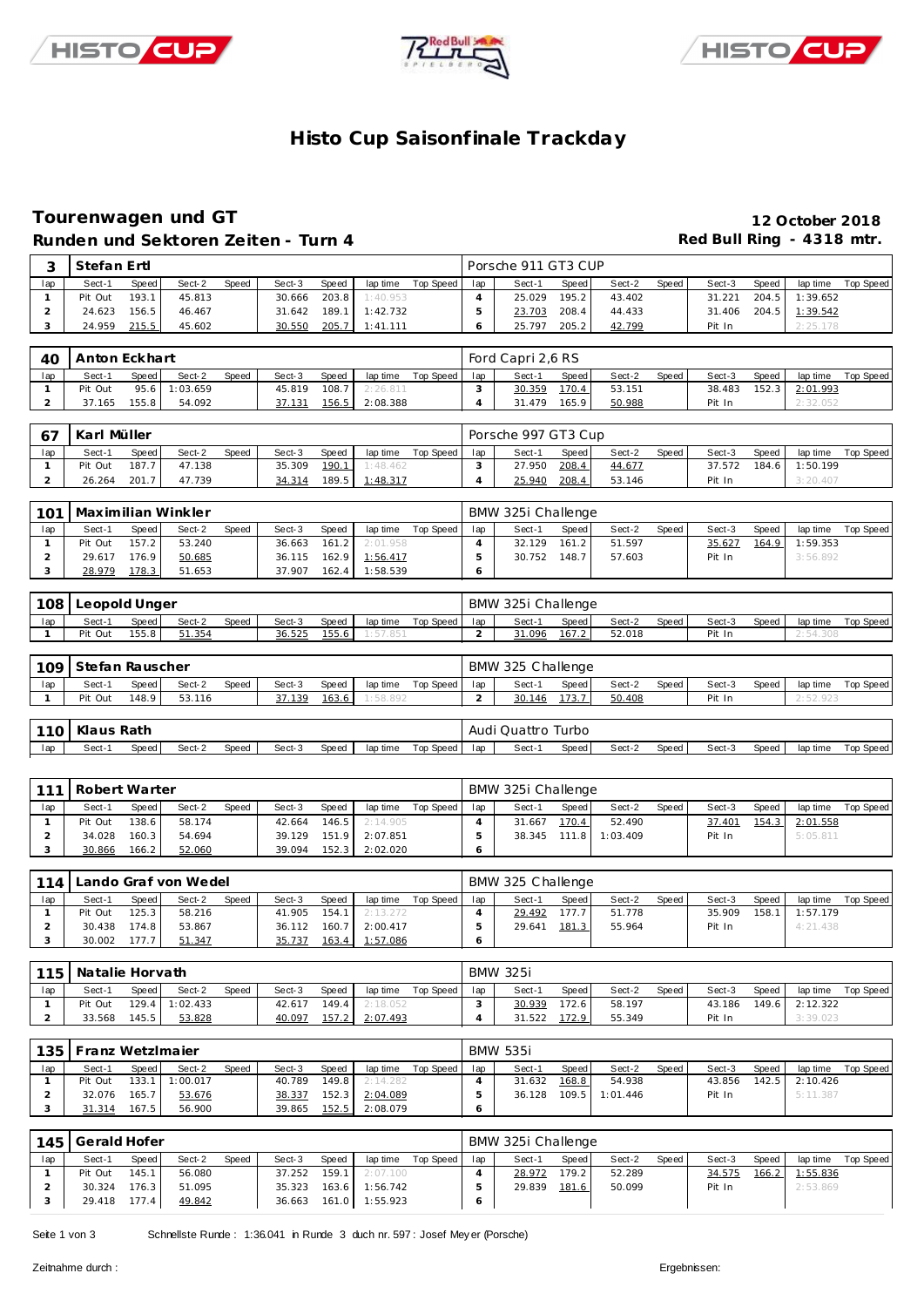





# **Histo Cup Saisonfinale Trackday**

### **Tourenwagen und GT 12 October 2018** Runden und Sektoren Zeiten - Turn 4 **Runden und Sektoren Zeiten - Turn 4 Red Bull Ring - 4318 mtr.**

|     | 161 Georg Hirsch |       |        |       |        |       |          |           |     | <b>BMW 325</b> |         |          |       |        |       |          |           |
|-----|------------------|-------|--------|-------|--------|-------|----------|-----------|-----|----------------|---------|----------|-------|--------|-------|----------|-----------|
| lap | Sect-1           | Speed | Sect-2 | Speed | Sect-3 | Speed | lap time | Top Speed | lap | Sect-1         | Speed I | Sect-2   | Speed | Sect-3 | Speed | lap time | Top Speed |
|     | Pit Out          | 139.7 | 57.858 |       | 41.707 | 150.6 | 2:10.336 |           |     | 30.660         | 161.5   | 57.443   |       | 41.178 | 159.1 | 2:09.281 |           |
|     | 35.894           | 152.5 | 53.276 |       | 40.308 | 156.5 | 2:09.478 |           |     | 32.770         | 144.5   | 1:36.887 |       | Pit In |       | 5:40.223 |           |

|     | 162   Markus Bogner |       |                |       |        |         |          |           |     | <b>BMW 325i</b> |       |                  |       |        |       |                 |           |
|-----|---------------------|-------|----------------|-------|--------|---------|----------|-----------|-----|-----------------|-------|------------------|-------|--------|-------|-----------------|-----------|
| lap | Sect-1              | Speed | Sect-2         | Speed | Sect-3 | Speed   | lap time | Top Speed | lap | Sect-1          | Speed | Sect-2           | Speed | Sect-3 | Speed | lap time        | Top Speed |
|     | Pit Out             |       | 131.6 1:00.993 |       | 41.718 | 145.6   | 2:16.709 |           |     | 30.081          | 173.2 | 54.134           |       | 55.589 |       | $91.6$ 2:19.804 |           |
|     | 31.381              | 169.9 | 55.589         |       | 44.416 | $146.5$ | 2:11.386 |           |     | 47.410          |       | $106.3$ 1:12.727 |       | Pit In |       | 5:43.543        |           |
|     | 30.883              | 172.9 | 55.182         |       | 39.321 | 157.7   | 2:05.386 |           |     |                 |       |                  |       |        |       |                 |           |

|     | i 171 Erich Petrakovits |       |                  |              |        |       |                |           |     | FORD Capri GAA |                    |        |       |        |       |          |           |
|-----|-------------------------|-------|------------------|--------------|--------|-------|----------------|-----------|-----|----------------|--------------------|--------|-------|--------|-------|----------|-----------|
| lap | Sect-1                  | Speed | Sect-2           | <b>Speed</b> | Sect-3 | Speed | lap time       | Top Speed | lap | Sect-1         | Speed              | Sect-2 | Speed | Sect-3 | Speed | lap time | Top Speed |
|     | Pit Out                 |       | $123.7$ 1:03.257 |              | 40.899 | 160.5 | 2:13.864       |           |     | 26.117         | 196.9              | 47.633 |       | 34.610 | 187.5 | 1:48.360 |           |
|     | 27.497                  | 192.7 | 48.240           |              | 36.026 |       | 185.9 1:51.763 |           |     | 26.438         | 176.6 <sub>1</sub> | 49.245 |       | Pit In |       | 2:02.132 |           |

|     | 178   Albert Gallersdörfer |                    |        |              |        |         |          |           |     | <b>OPEL Kadett C GTE</b> |                    |        |       |        |       |          |           |
|-----|----------------------------|--------------------|--------|--------------|--------|---------|----------|-----------|-----|--------------------------|--------------------|--------|-------|--------|-------|----------|-----------|
| lap | Sect-1                     | Speed              | Sect-2 | <b>Speed</b> | Sect-3 | Speed   | lap time | Top Speed | lap | Sect-1                   | Speed I            | Sect-2 | Speed | Sect-3 | Speed | lap time | Top Speed |
|     | Pit Out                    | 134.9              | 58.048 |              | 37.741 | 164.9   | 2:11.102 |           |     | 30.260                   | 169.9              | 50.117 |       | 36.045 | 172.0 | 1:56.422 |           |
|     | 29.508                     | $167.2$            | 51.743 |              | 38.620 | $165.4$ | 1:59.871 |           |     | 31.367                   | 177.7 <sup>1</sup> | 49.625 |       | Pit In |       | 2:46.910 |           |
|     | 31.823                     | 172.1 <sub>1</sub> | 50.154 |              | 37.365 | 166.9   | 1:59.342 |           |     |                          |                    |        |       |        |       |          |           |

| 186 | Andreas Eckhart |       |        |       |        |       |          |           |     | Ford Capri RS |       |                  |       |        |       |          |           |
|-----|-----------------|-------|--------|-------|--------|-------|----------|-----------|-----|---------------|-------|------------------|-------|--------|-------|----------|-----------|
| lap | Sect-1          | Speed | Sect-2 | Speed | Sect-3 | Speed | lap time | Top Speed | lap | Sect-1        | Speed | Sect-2           | Speed | Sect-3 | Speed | lap time | Top Speed |
|     | Pit Out         | 92.9  | 59.668 |       | 38.919 | 151.5 | 2:16.950 |           |     | 30.327        | 171.2 | 53.422           |       | 54.031 | 89.9  | 2:17.780 |           |
|     | 32.012          | 161.2 | 54.979 |       | 38.184 | 153.0 | 2:05.175 |           |     | 47.334        |       | $105.4$ 1:12.347 |       | Pit In |       | 5:46.153 |           |
|     | 30.283          | 167.5 | 52.882 |       | 37.927 | 156.1 | 2:01.092 |           |     |               |       |                  |       |        |       |          |           |

| 200 | Herbert Leitner |         |        |              |        |       |          |           |     | Tovota Corolla |       |        |       |        |       |          |           |
|-----|-----------------|---------|--------|--------------|--------|-------|----------|-----------|-----|----------------|-------|--------|-------|--------|-------|----------|-----------|
| lap | Sect-1          | Speed i | Sect-2 | <b>Speed</b> | Sect-3 | Speed | lap time | Top Speed | lap | Sect-1         | Speed | Sect-2 | Speed | Sect-3 | Speed | lap time | Top Speed |
|     | Pit Out         | 177.2   | 50.573 |              | 33.811 | 179.4 | 1:54.361 |           |     | 26.293         | 206.8 | 45.956 |       | Pit In |       | 2:12.124 |           |
|     | 27.126          | 206.4   | 47.318 |              | 33.665 | 179.7 | 1:48.109 |           |     |                |       |        |       |        |       | 2:21.289 |           |

| 206 | Norbert Vögele |       |        |              |        |       |          |             |     | Audi S2 Turbo Quattro |       |          |       |        |       |                |           |
|-----|----------------|-------|--------|--------------|--------|-------|----------|-------------|-----|-----------------------|-------|----------|-------|--------|-------|----------------|-----------|
| lap | Sect-1         | Speed | Sect-2 | <b>Speed</b> | Sect-3 | Speed | lap time | Top Speed I | lap | Sect-1                | Speed | Sect-2   | Speed | Sect-3 | Speed | lap time       | Top Speed |
|     | Pit Out        | 142.6 | 51.562 |              | 34.228 | 193.2 | 1:56.609 |             |     | 30.683                | 158.4 | 1:04.489 |       | 44.090 |       | 189.5 2:19.262 |           |
|     | 26.106         | 201.7 | 47.247 |              | 36.692 | 190.5 | 1:50.045 |             |     | 26.689                | 205.6 | 51.776   |       | Pit In |       | 3:22.496       |           |
|     | 27.275         | 158.6 | 55.697 |              | 39.595 | 126.9 | 2:02.567 |             |     |                       |       |          |       |        |       |                |           |

|     | 228   Manuel Reitberger |       |        |       |        |       |          |             |     | Ford Focus ST 170 DTC |       |                       |       |        |       |          |           |
|-----|-------------------------|-------|--------|-------|--------|-------|----------|-------------|-----|-----------------------|-------|-----------------------|-------|--------|-------|----------|-----------|
| lap | Sect-1                  | Speed | Sect-2 | Speed | Sect-3 | Speed | lap time | Top Speed I | lap | Sect-1                | Speed | Sect-2                | Speed | Sect-3 | Speed | lap time | Top Speed |
|     | Pit Out                 | 144.1 | 55.853 |       | 37.122 | 160.7 | 2:05.515 |             |     | 28.419                | 187.0 | 49.318                |       | 34.734 | 165.4 | 1:52.471 |           |
|     | 29.128                  | 181.6 | 50.742 |       | 36.976 | 164.1 | 1:56.846 |             |     | 33.333                |       | 107.2 1:13.598 1459.5 |       | Pit In |       | 3:29.243 |           |
|     | 28.665                  | 175.1 | 50.379 |       | 38.201 | 166.2 | 1:57.245 |             |     |                       |       |                       |       |        |       |          |           |

| <b>230</b> | Christian Maurer |       |        |       |        |       |          |           |     | Toyota Celica GT4 |       |        |       |        |       |                |           |
|------------|------------------|-------|--------|-------|--------|-------|----------|-----------|-----|-------------------|-------|--------|-------|--------|-------|----------------|-----------|
| lap        | Sect-1           | Speed | Sect-2 | Speed | Sect-3 | Speed | lap time | Top Speed | lap | Sect-1            | Speed | Sect-2 | Speed | Sect-3 | Speed | lap time       | Top Speed |
|            | Pit Out          | 102.0 | 58.904 |       | 36.852 | 173.9 | 2:15.315 |           |     | 27.990            | 77.7  | 49.267 |       | 35.415 |       | 174.8 1:52.672 |           |
|            | 28.598           | 179.8 | 51.345 |       | 36.495 | 163.4 | 1:56.438 |           |     | 28.239            | 190.7 | 48.142 |       | Pit In |       | 2:00.187       |           |

| 237 | Hans Huber |       |        |       |        |       |          |           |     | Audi A4 V8 |                        |          |       |        |       |                |           |
|-----|------------|-------|--------|-------|--------|-------|----------|-----------|-----|------------|------------------------|----------|-------|--------|-------|----------------|-----------|
| lap | Sect-1     | Speed | Sect-2 | Speed | Sect-3 | Speed | lap time | Top Speed | lap | Sect-1     | Speed                  | Sect-2   | Speed | Sect-3 | Speed | lap time       | Top Speed |
|     | Pit Out    | 124.3 | 59.646 |       | 41.636 | 142.5 | 2:13.601 |           |     | Pit Out    | 164.2                  | 54.628   |       | 40.078 |       | 155.6 3:06.203 |           |
|     | 36.204     | 157.0 | 55.985 |       | Pit In |       | 2:23.293 |           |     | 37.828     | $102.8$ $\blacksquare$ | 1:01.732 |       | Pit In |       | 5:00.346       |           |

| 326 l | Wolfgang Bauer |       |                  |              |        |       |          |           |     | Renault Clio Cup |         |        |       |        |       |          |           |
|-------|----------------|-------|------------------|--------------|--------|-------|----------|-----------|-----|------------------|---------|--------|-------|--------|-------|----------|-----------|
| lap   | Sect-1         | Speed | Sect-2           | <b>Speed</b> | Sect-3 | Speed | lap time | Top Speed | lap | Sect-1           | Speed i | Sect-2 | Speed | Sect-3 | Speed | lap time | Top Speed |
|       | Pit Out        |       | $106.2$ 1:04.741 |              | 42.375 | 152.1 | 2:19.589 |           |     | 29.329           | 178.9   | 51.898 |       | 37.429 | 161.2 | : 58.656 |           |
|       | 30.614         | 174.6 | 54.529           |              | 40.352 | 158.8 | 2:05.495 |           |     | 29.003           | 178.6   | 50.670 |       | Pit In |       | 2:24.011 |           |